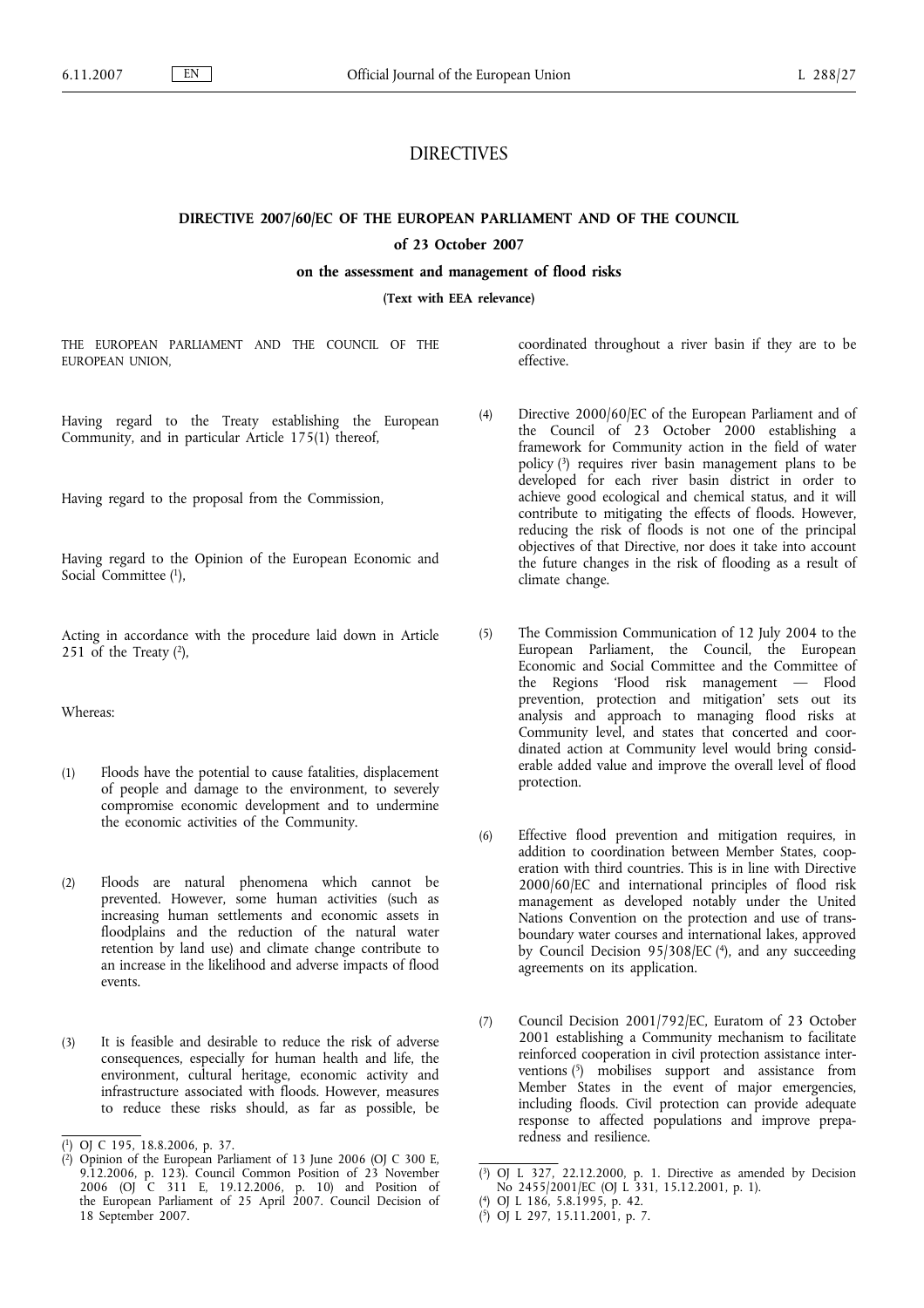- (8) Under Council Regulation (EC) No 2012/2002 of 11 November 2002 establishing the European Union Solidarity Fund (1) it is possible to grant rapid financial assistance in the event of a major disaster to help the people, natural zones, regions and countries concerned to return to conditions that are as normal as possible. However the Fund may only intervene for emergency operations, and not for the phases preceding an emergency.
- (9) In developing policies referring to water and land uses Member States and the Community should consider the potential impacts that such policies might have on flood risks and the management of flood risks.
- (10) Throughout the Community different types of floods occur, such as river floods, flash floods, urban floods and floods from the sea in coastal areas. The damage caused by flood events may also vary across the countries and regions of the Community. Hence, objectives regarding the management of flood risks should be determined by the Member States themselves and should be based on local and regional circumstances.
- (11) Flood risks in certain areas within the Community could be considered not to be significant, for example in thinly populated or unpopulated areas or in areas with limited economic assets or ecological value. In each river basin district or unit of management the flood risks and need for further action — such as the evaluation of flood mitigation potential — should be assessed.
- (12) In order to have available an effective tool for information, as well as a valuable basis for priority setting and further technical, financial and political decisions regarding flood risk management, it is necessary to provide for the establishing of flood hazard maps and flood risk maps showing the potential adverse consequences associated with different flood scenarios, including information on potential sources of environmental pollution as a consequence of floods. In this context, Member States should assess activities that have the effect of increasing flood risks.
- (13) With a view to avoiding and reducing the adverse impacts of floods in the area concerned it is appropriate to provide for flood risk management plans. The causes and consequences of flood events vary across the countries and regions of the Community. Flood risk management plans should therefore take into account

the particular characteristics of the areas they cover and provide for tailored solutions according to the needs and priorities of those areas, whilst ensuring relevant coordination within river basin districts and promoting the achievement of environmental objectives laid down in Community legislation. In particular, Member States should refrain from taking measures or engaging in actions which significantly increase the risk of flooding in other Member States, unless these measures have been coordinated and an agreed solution has been found among the Member States concerned.

- (14) Flood risk management plans should focus on prevention, protection and preparedness. With a view to giving rivers more space, they should consider where possible the maintenance and/or restoration of floodplains, as well as measures to prevent and reduce damage to human health, the environment, cultural heritage and economic activity. The elements of flood risk management plans should be periodically reviewed and if necessary updated, taking into account the likely impacts of climate change on the occurrence of floods.
- (15) The solidarity principle is very important in the context of flood risk management. In the light of it Member States should be encouraged to seek a fair sharing of responsibilities, when measures are jointly decided for the common benefit, as regards flood risk management along water courses.
- (16) To prevent duplication of work, Member States should be entitled to use existing preliminary flood risk assessments, flood hazard and risk maps and flood risk management plans for the purposes of achieving the objectives and satisfying the requirements of this **Directive**
- (17) Development of river basin management plans under Directive 2000/60/EC and of flood risk management plans under this Directive are elements of integrated river basin management. The two processes should therefore use the mutual potential for common synergies and benefits, having regard to the environmental objectives of Directive 2000/60/EC, ensuring efficiency and wise use of resources while recognising that the competent authorities and management units might be different under this Directive and Directive 2000/60/EC.
- (18) Member States should base their assessments, maps and plans on appropriate 'best practice' and 'best available technologies' not entailing excessive costs in the field of flood risk management.

<sup>(</sup> 1) OJ L 311, 14.11.2002, p. 3.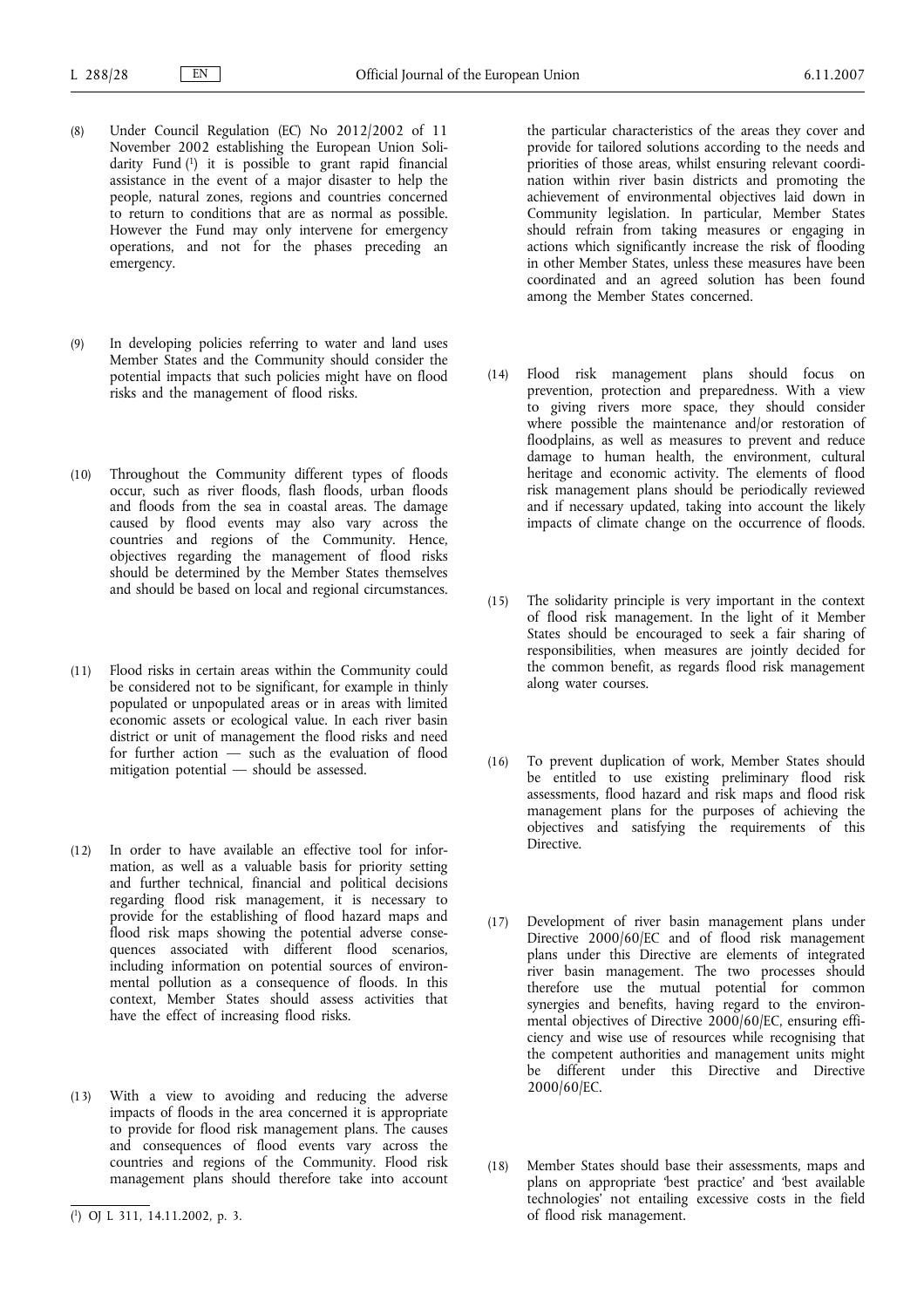- (19) In cases of multi-purpose use of bodies of water for different forms of sustainable human activities (e.g. flood risk management, ecology, inland navigation or hydropower) and the impacts of such use on the bodies of water, Directive 2000/60/EC provides for a clear and transparent process for addressing such uses and impacts, including possible exemptions from the objectives of 'good status' or of 'non-deterioration' in Article 4 thereof. Directive 2000/60/EC provides for cost recovery in Article 9.
- (20) The measures necessary for the implementation of this Directive should be adopted in accordance with Council Decision 1999/468/EC of 28 June 1999 laying down the procedures for the exercise of implementing powers conferred on the Commission (1).
- (21) In particular, the Commission should be empowered to adapt the Annex to scientific and technical progress. Since those measures are of general scope and are designed to amend non-essential elements of this Directive, they must be adopted in accordance with the regulatory procedure with scrutiny provided for in Article 5a of Decision 1999/468/EC.
- (22) This Directive respects the fundamental rights and observes the principles recognised in particular by the Charter of Fundamental Rights of the European Union. In particular, it seeks to promote the integration into Community policies of a high level of environmental protection in accordance with the principle of sustainable development as laid down in Article 37 of the Charter of Fundamental Rights of the European Union.
- (23) Since the objective of this Directive, namely the establishment of a framework for measures to reduce the risks of flood damage, cannot be sufficiently achieved by the Member States and can by reason of scale and effects of actions be better achieved at Community level, the Community may adopt measures, in accordance with the principle of subsidiarity as set out in Article 5 of the Treaty. In accordance with the principle of proportionality, as set out in that Article, this Directive does not go beyond what is necessary in order to achieve that objective.
- (24) In accordance with the principles of proportionality and subsidiarity and the Protocol on the application of the principles of subsidiarity and proportionality attached to the Treaty, and in view of existing capabilities of Member States, considerable flexibility should be left to the local

and regional levels, in particular as regards organisation and responsibility of authorities.

(25) In accordance with point 34 of the Interinstitutional Agreement on better law-making (2), Member States are encouraged to draw up, for themselves and in the interest of the Community, their own tables illustrating, as far as possible, the correlation between this Directive and the transposition measures, and to make them public,

HAVE ADOPTED THIS DIRECTIVE:

# CHAPTER I

# **GENERAL PROVISIONS**

#### *Article 1*

The purpose of this Directive is to establish a framework for the assessment and management of flood risks, aiming at the reduction of the adverse consequences for human health, the environment, cultural heritage and economic activity associated with floods in the Community.

#### *Article 2*

For the purpose of this Directive, in addition to the definitions of 'river', 'river basin', 'sub-basin' and 'river basin district' as set out in Article 2 of Directive 2000/60/EC, the following definitions shall apply:

- 1. 'flood' means the temporary covering by water of land not normally covered by water. This shall include floods from rivers, mountain torrents, Mediterranean ephemeral water courses, and floods from the sea in coastal areas, and may exclude floods from sewerage systems;
- 2. 'flood risk' means the combination of the probability of a flood event and of the potential adverse consequences for human health, the environment, cultural heritage and economic activity associated with a flood event.

### *Article 3*

1. For the purposes of this Directive Member States shall make use of the arrangements made under Article 3(1), (2), (3), (5) and (6) of Directive 2000/60/EC.

However, for the implementation of this Directive, Member States may:

- (a) appoint competent authorities different from those identified pursuant to Article 3(2) of Directive 2000/60/EC;
- (b) identify certain coastal areas or individual river basins and assign them to a unit of management different from those assigned pursuant to Article 3(1) of Directive 2000/60/EC.

<sup>(</sup> 1) OJ L 184, 17.7.1999, p. 23. Decision as amended by Decision 2006/512/EC (OJ L 200, 22.7.2006, p. 11). (

<sup>2)</sup> OJ C 321, 31.12.2003, p. 1.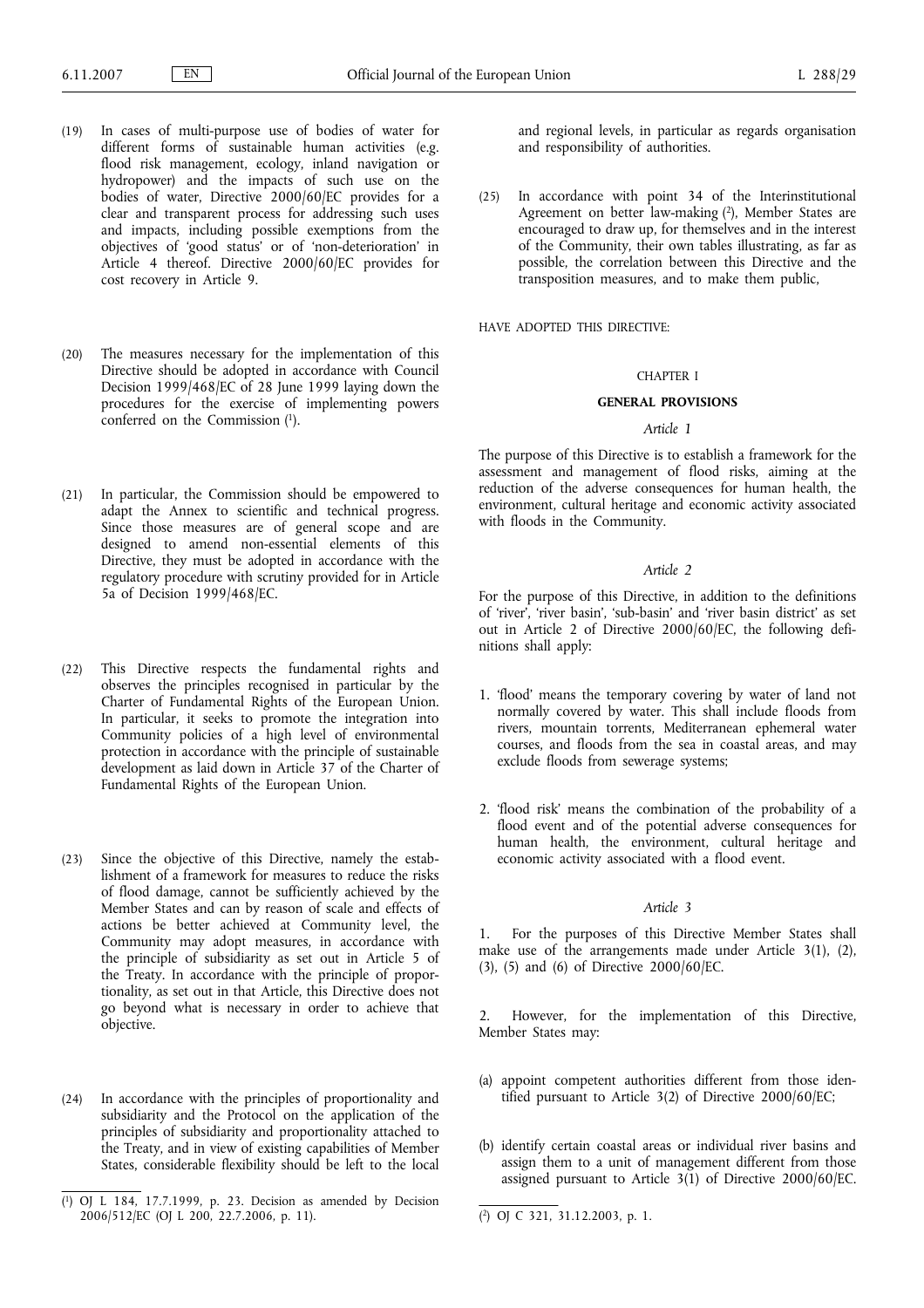In these cases, Member States shall, by 26 May 2010, communicate to the Commission the information referred to in Annex I to Directive 2000/60/EC. For this purpose, any reference to competent authorities and river basin districts shall be taken as references to the competent authorities and unit of management referred to in this Article. Member States shall inform the Commission of any changes in the information provided pursuant to this paragraph within three months of the change coming into effect.

#### CHAPTER II

### **PRELIMINARY FLOOD RISK ASSESSMENT**

# *Article 4*

1. Member States shall, for each river basin district, or unit of management referred to in Article 3(2)(b), or the portion of an international river basin district lying within their territory, undertake a preliminary flood risk assessment in accordance with paragraph 2 of this Article.

2. Based on available or readily derivable information, such as records and studies on long term developments, in particular impacts of climate change on the occurrence of floods, a preliminary flood risk assessment shall be undertaken to provide an assessment of potential risks. The assessment shall include at least the following:

- (a) maps of the river basin district at the appropriate scale including the borders of the river basins, sub-basins and, where existing, coastal areas, showing topography and land use;
- (b) a description of the floods which have occurred in the past and which had significant adverse impacts on human health, the environment, cultural heritage and economic activity and for which the likelihood of similar future events is still relevant, including their flood extent and conveyance routes and an assessment of the adverse impacts they have entailed;
- (c) a description of the significant floods which have occurred in the past, where significant adverse consequences of similar future events might be envisaged;

and, depending on the specific needs of Member States, it shall include:

(d) an assessment of the potential adverse consequences of future floods for human health, the environment, cultural heritage and economic activity, taking into account as far as possible issues such as the topography, the position of watercourses and their general hydrological and geomorphological characteristics, including floodplains as

natural retention areas, the effectiveness of existing manmade flood defence infrastructures, the position of populated areas, areas of economic activity and long-term developments including impacts of climate change on the occurrence of floods.

In the case of international river basin districts, or units of management referred to in Article 3(2)(b) which are shared with other Member States, Member States shall ensure that exchange of relevant information takes place between the competent authorities concerned.

4. Member States shall complete the preliminary flood risk assessment by 22 December 2011.

#### *Article 5*

1. On the basis of a preliminary flood risk assessment as referred to in Article 4, Member States shall, for each river basin district, or unit of management referred to in Article 3(2)(b), or portion of an international river basin district lying within their territory, identify those areas for which they conclude that potential significant flood risks exist or might be considered likely to occur.

2. The identification under paragraph 1 of areas belonging to an international river basin district, or to a unit of management referred to in Article 3(2)(b) shared with another Member State, shall be coordinated between the Member States concerned.

#### CHAPTER III

# **FLOOD HAZARD MAPS AND FLOOD RISK MAPS**

#### *Article 6*

Member States shall, at the level of the river basin district, or unit of management referred to in Article 3(2)(b), prepare flood hazard maps and flood risk maps, at the most appropriate scale for the areas identified under Article 5(1).

The preparation of flood hazard maps and flood risk maps for areas identified under Article 5 which are shared with other Member States shall be subject to prior exchange of information between the Member States concerned.

Flood hazard maps shall cover the geographical areas which could be flooded according to the following scenarios:

- (a) floods with a low probability, or extreme event scenarios;
- (b) floods with a medium probability (likely return period  $\geq 100$  years):

(c) floods with a high probability, where appropriate.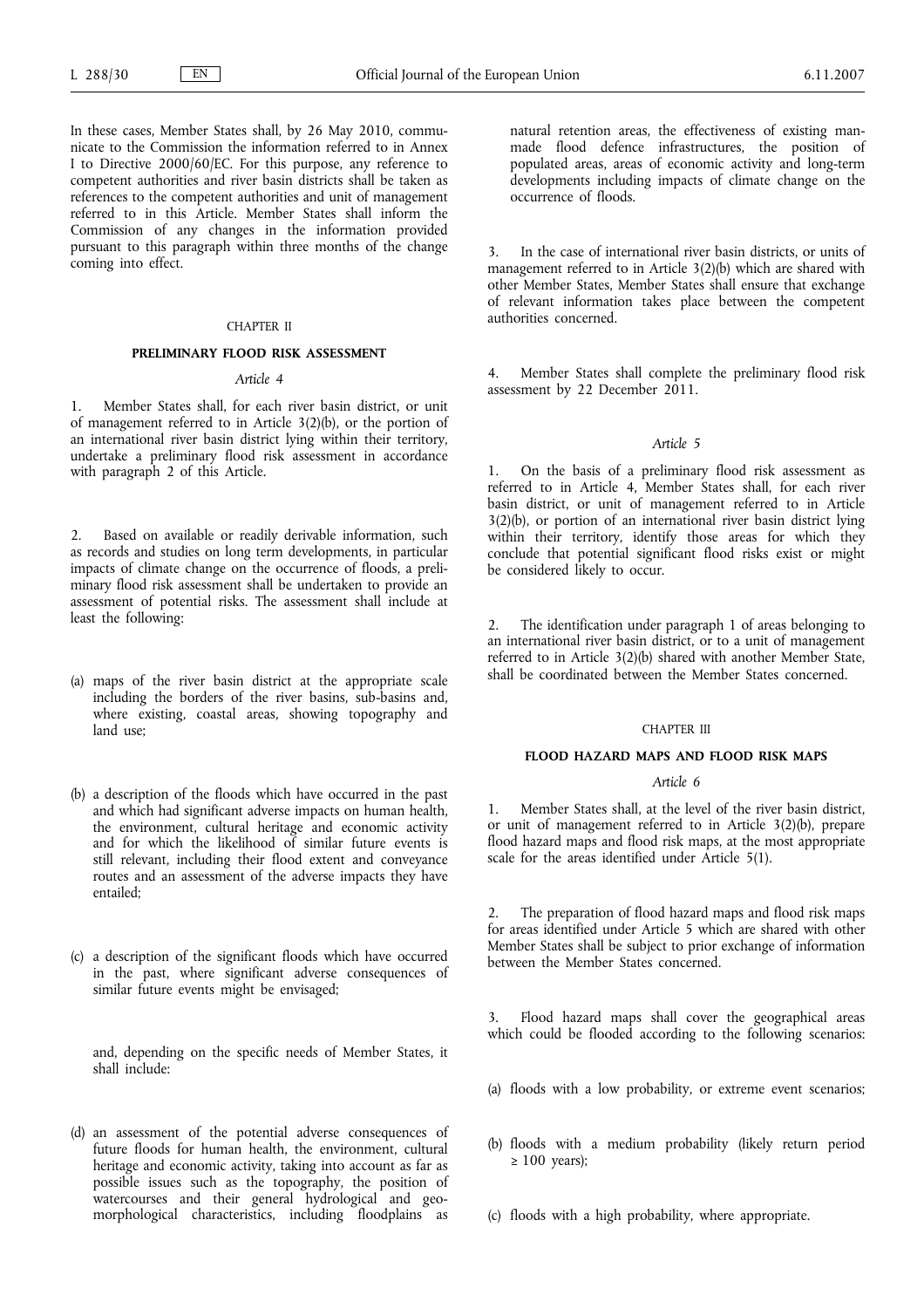4. For each scenario referred to in paragraph 3 the following elements shall be shown:

- (a) the flood extent;
- (b) water depths or water level, as appropriate;
- (c) where appropriate, the flow velocity or the relevant water flow.

5. Flood risk maps shall show the potential adverse consequences associated with flood scenarios referred to in paragraph 3 and expressed in terms of the following:

(a) the indicative number of inhabitants potentially affected;

- (b) type of economic activity of the area potentially affected;
- (c) installations as referred to in Annex I to Council Directive 96/61/EC of 24 September 1996 concerning integrated pollution prevention and control (1) which might cause accidental pollution in case of flooding and potentially affected protected areas identified in Annex  $IV(1)(i)$ , (iii) and (v) to Directive 2000/60/EC;
- (d) other information which the Member State considers useful such as the indication of areas where floods with a high content of transported sediments and debris floods can occur and information on other significant sources of pollution.

6. Member States may decide that, for coastal areas where an adequate level of protection is in place, the preparation of flood hazard maps shall be limited to the scenario referred to in paragraph 3(a).

7. Member States may decide that, for areas where flooding is from groundwater sources, the preparation of flood hazard maps shall be limited to the scenario referred to in paragraph 3(a).

8. Member States shall ensure that the flood hazard maps and flood risk maps are completed by 22 December 2013.

### CHAPTER IV

#### **FLOOD RISK MANAGEMENT PLANS**

## *Article 7*

1. On the basis of the maps referred to in Article 6, Member States shall establish flood risk management plans coordinated at the level of the river basin district, or unit of management referred to in Article 3(2)(b), for the areas identified under Article 5(1) and the areas covered by Article 13(1)(b) in accordance with paragraphs 2 and 3 of this Article.

2. Member States shall establish appropriate objectives for the management of flood risks for the areas identified under Article  $5(1)$  and the areas covered by Article 13(1)(b), focusing on the reduction of potential adverse consequences of flooding for human health, the environment, cultural heritage and economic activity, and, if considered appropriate, on nonstructural initiatives and/or on the reduction of the likelihood of flooding.

3. Flood risk management plans shall include measures for achieving the objectives established in accordance with paragraph 2 and shall include the components set out in Part A of the Annex.

Flood risk management plans shall take into account relevant aspects such as costs and benefits, flood extent and flood conveyance routes and areas which have the potential to retain flood water, such as natural floodplains, the environmental objectives of Article 4 of Directive 2000/60/EC, soil and water management, spatial planning, land use, nature conservation, navigation and port infrastructure.

Flood risk management plans shall address all aspects of flood risk management focusing on prevention, protection, preparedness, including flood forecasts and early warning systems and taking into account the characteristics of the particular river basin or sub-basin. Flood risk management plans may also include the promotion of sustainable land use practices, improvement of water retention as well as the controlled flooding of certain areas in the case of a flood event.

In the interests of solidarity, flood risk management plans established in one Member State shall not include measures which, by their extent and impact, significantly increase flood risks upstream or downstream of other countries in the same river basin or sub-basin, unless these measures have been coordinated and an agreed solution has been found among the Member States concerned in the framework of Article 8.

5. Member States shall ensure that flood risk management plans are completed and published by 22 December 2015.

#### *Article 8*

1. For river basin districts, or units of management referred to in Article 3(2)(b), which fall entirely within their territory, Member States shall ensure that one single flood risk management plan, or a set of flood risk management plans coordinated at the level of the river basin district, is produced.

 $(1)$ 1) OJ L 257, 10.10.1996, p. 26. Directive as last amended by Regulation (EC) No 166/2006 of the European Parliament and of the Council (OJ L 33, 4.2.2006, p. 1).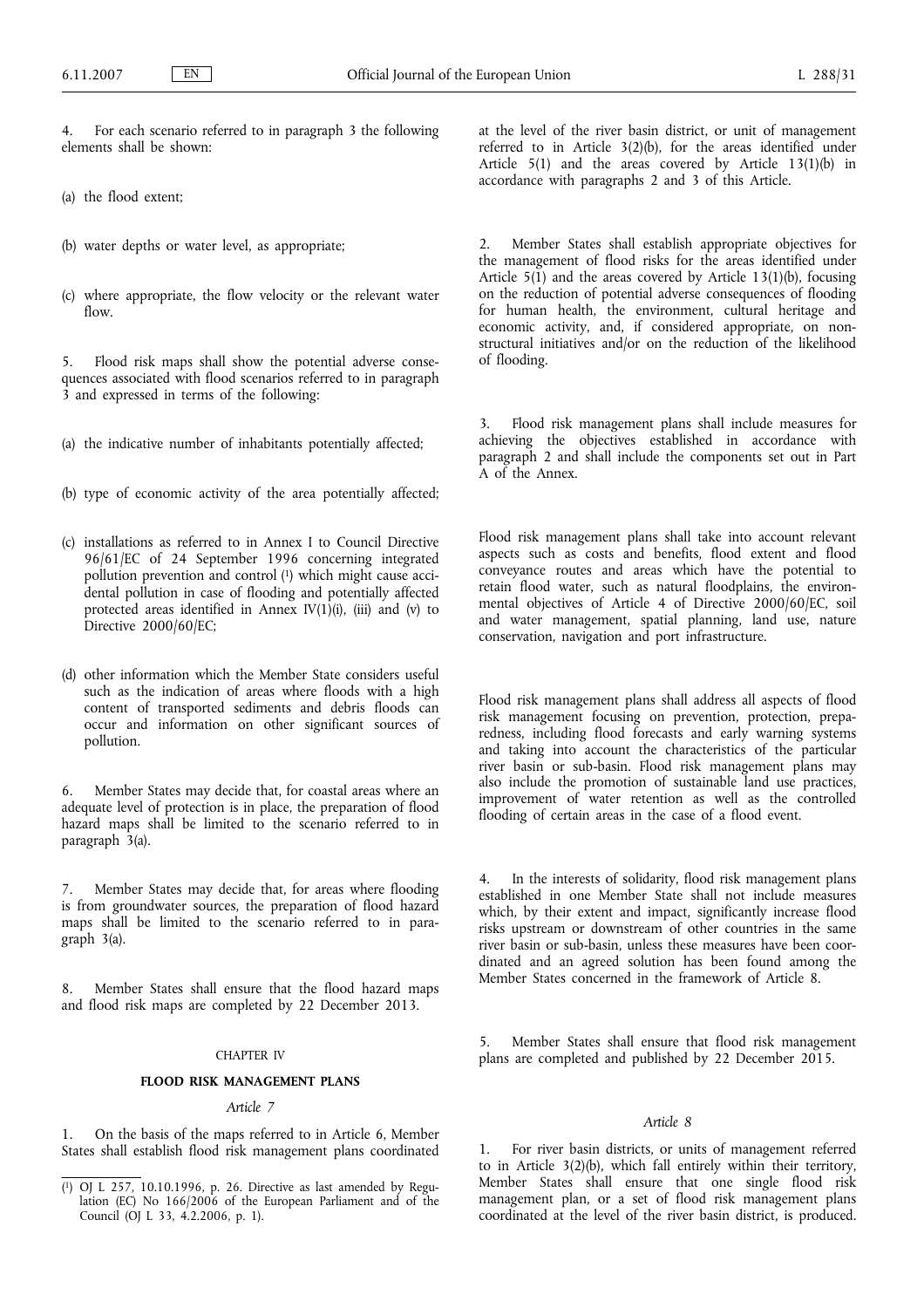2. Where an international river basin district, or unit of management referred to in Article 3(2)(b), falls entirely within the Community, Member States shall ensure coordination with the aim of producing one single international flood risk management plan, or a set of flood risk management plans coordinated at the level of the international river basin district. Where such plans are not produced, Member States shall produce flood risk management plans covering at least the parts of the international river basin district falling within their territory, as far as possible coordinated at the level of the international river basin district.

3. Where an international river basin district, or unit of management referred to in Article 3(2)(b), extends beyond the boundaries of the Community, Member States shall endeavour to produce one single international flood risk management plan or a set of flood risk management plans coordinated at the level of the international river basin district; where this is not possible, paragraph 2 shall apply for the parts of the international river basin falling within their territory.

4. The flood risk management plans referred to in paragraphs 2 and 3 shall be supplemented, where considered appropriate by countries sharing a sub-basin, by more detailed flood risk management plans coordinated at the level of the international sub-basins.

5. Where a Member State identifies an issue which has an impact on the management of flood risks of its water and that issue cannot be resolved by that Member State, it may report the issue to the Commission and any other Member State concerned and may make recommendations as to how the issue should be resolved.

The Commission shall respond to any report or recommendations from Member States within a period of six months.

#### CHAPTER V

## **COORDINATION WITH DIRECTIVE 2000/60/EC, PUBLIC INFORMATION AND CONSULTATION**

### *Article 9*

Member States shall take appropriate steps to coordinate the application of this Directive and that of Directive 2000/60/EC focusing on opportunities for improving efficiency, information exchange and for achieving common synergies and benefits having regard to the environmental objectives laid down in Article 4 of Directive 2000/60/EC. In particular:

1. the development of the first flood hazard maps and flood risk maps and their subsequent reviews as referred to in Articles 6 and 14 of this Directive shall be carried out in such a way that the information they contain is consistent with relevant information presented according to Directive 2000/60/EC. They shall be coordinated with, and may be integrated into, the reviews provided for in Article 5(2) of Directive 2000/60/EC;

- 2. the development of the first flood risk management plans and their subsequent reviews as referred to in Articles 7 and 14 of this Directive shall be carried out in coordination with, and may be integrated into, the reviews of the river basin management plans provided for in Article 13(7) of Directive 2000/60/EC;
- 3. the active involvement of all interested parties under Article 10 of this Directive shall be coordinated, as appropriate, with the active involvement of interested parties under Article 14 of Directive 2000/60/EC.

#### *Article 10*

1. In accordance with applicable Community legislation, Member States shall make available to the public the preliminary flood risk assessment, the flood hazard maps, the flood risk maps and the flood risk management plans.

2. Member States shall encourage active involvement of interested parties in the production, review and updating of the flood risk management plans referred to in Chapter IV.

# CHAPTER VI

#### **IMPLEMENTING MEASURES AND AMENDMENTS**

# *Article 11*

The Commission may, in accordance with the regulatory procedure referred to in Article 12(2), adopt technical formats for the purpose of processing and transmission of data, including statistical and cartographic data, to the Commission. The technical formats should be adopted at least two years before the dates indicated respectively in Articles  $4(4)$ ,  $6(8)$ and 7(5), taking into account existing standards as well as formats developed under relevant Community acts.

2. The Commission may, taking into account the periods for review and updating, adapt the Annex to scientific and technical progress.

These measures, designed to amend non-essential elements of this Directive, shall be adopted in accordance with the regulatory procedure with scrutiny referred to in Article 12(3).

# *Article 12*

1. The Commission shall be assisted by the committee established under Article 21 of Directive 2000/60/EC.

Where reference is made to this paragraph, Articles 5 and 7 of Decision 1999/468/EC shall apply, having regard to the provisions of Article 8 thereof.

The period laid down in Article 5(6) of Decision 1999/468/EC shall be set at three months.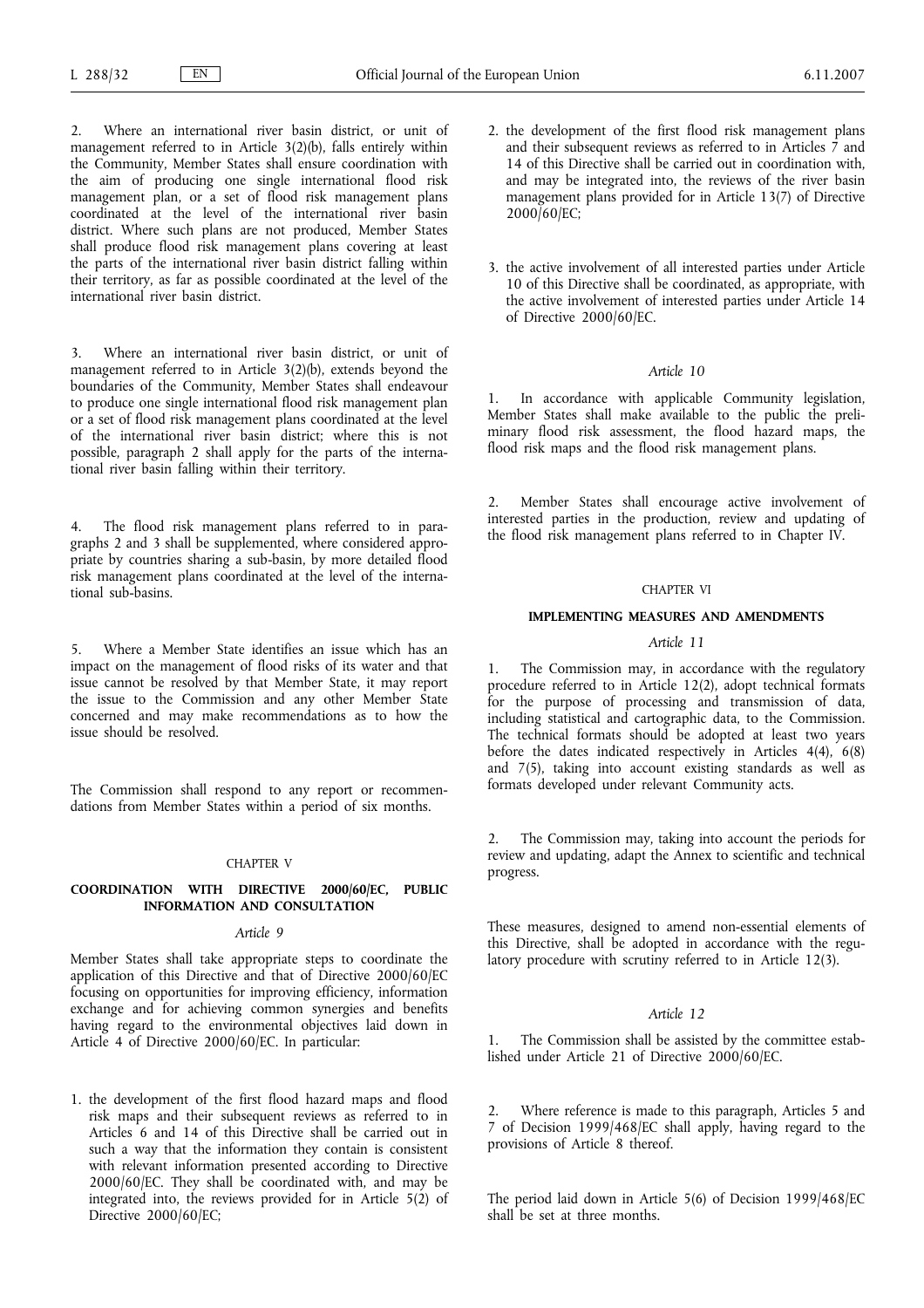Where reference is made to this paragraph, Article 5a(1) to (4) and Article 7 of Decision 1999/468/EC shall apply, having regard to the provisions of Article 8 thereof.

# CHAPTER VII

### **TRANSITIONAL MEASURES**

### *Article 13*

1. Member States may decide not to undertake the preliminary flood risk assessment referred to in Article 4 for those river basins, sub-basins or coastal areas where they have either:

- (a) already undertaken a risk assessment to conclude, before 22 December 2010, that a potential significant flood risk exists or might be considered likely to occur leading to the identification of the area among those referred to in Article 5(1) or
- (b) decided, before 22 December 2010, to prepare flood hazard maps and flood risk maps and to establish flood risk management plans in accordance with the relevant provisions of this Directive.

2. Member States may decide to make use of flood hazard maps and flood risk maps finalised before 22 December 2010, if such maps provide a level of information equivalent to the requirements of Article 6.

3. Member States may decide to make use of flood risk management plans finalised before 22 December 2010, provided the content of these plans is equivalent to the requirements set out in Article 7.

4. Paragraphs 1, 2 and 3 shall apply without prejudice to Article 14.

#### CHAPTER VIII

#### **REVIEWS, REPORTS AND FINAL PROVISIONS**

### *Article 14*

1. The preliminary flood risk assessment, or the assessment and decisions referred to in Article 13(1), shall be reviewed, and if necessary updated, by 22 December 2018 and every six years thereafter.

The flood hazard maps and the flood risk maps shall be reviewed, and if necessary updated, by 22 December 2019 and every six years thereafter.

3. The flood risk management plan(s) shall be reviewed, and if necessary updated, including the components set out in part B of the Annex, by 22 December 2021 and every six years thereafter.

4. The likely impact of climate change on the occurrence of floods shall be taken into account in the reviews referred to in paragraphs 1 and 3.

#### *Article 15*

1. Member States shall make available the preliminary flood risk assessment, the flood hazard maps, the flood risk maps and flood risk management plans referred to in Articles 4, 6 and 7, as well as their review and, where applicable, their updates to the Commission within three months after the dates indicated respectively in Articles 4(4), 6(8), 7(5) and 14.

2. Member States shall inform the Commission of the decisions taken in accordance with Article 13(1), (2) and (3) and make available the relevant information thereon by the dates indicated respectively in Articles 4(4), 6(8) and 7(5).

### *Article 16*

The Commission shall, by 22 December 2018, and every six years thereafter, submit to the European Parliament and to the Council a report on the implementation of this Directive. The impact of climate change shall be taken into account in drawing up this report.

### *Article 17*

1. Member States shall bring into force the laws, regulations and administrative provisions necessary to comply with this Directive before 26 November 2009. They shall forthwith inform the Commission thereof.

When they are adopted by Member States, these measures shall contain a reference to this Directive or shall be accompanied by such reference on the occasion of their official publication. The methods of making such reference shall be laid down by Member States.

2. Member States shall communicate to the Commission the text of the main provisions of national law which they adopt in the field covered by this Directive.

### *Article 18*

This Directive shall enter into force on the 20th day following its publication in the *Official Journal of the European Union*.

#### *Article 19*

This Directive is addressed to the Member States.

Done at Strasbourg, 23 October 2007.

| For the European Parliament | For the Council |
|-----------------------------|-----------------|
| The President               | The President   |
| H.-G. PÖTTERING             | M. LOBO ANTUNES |